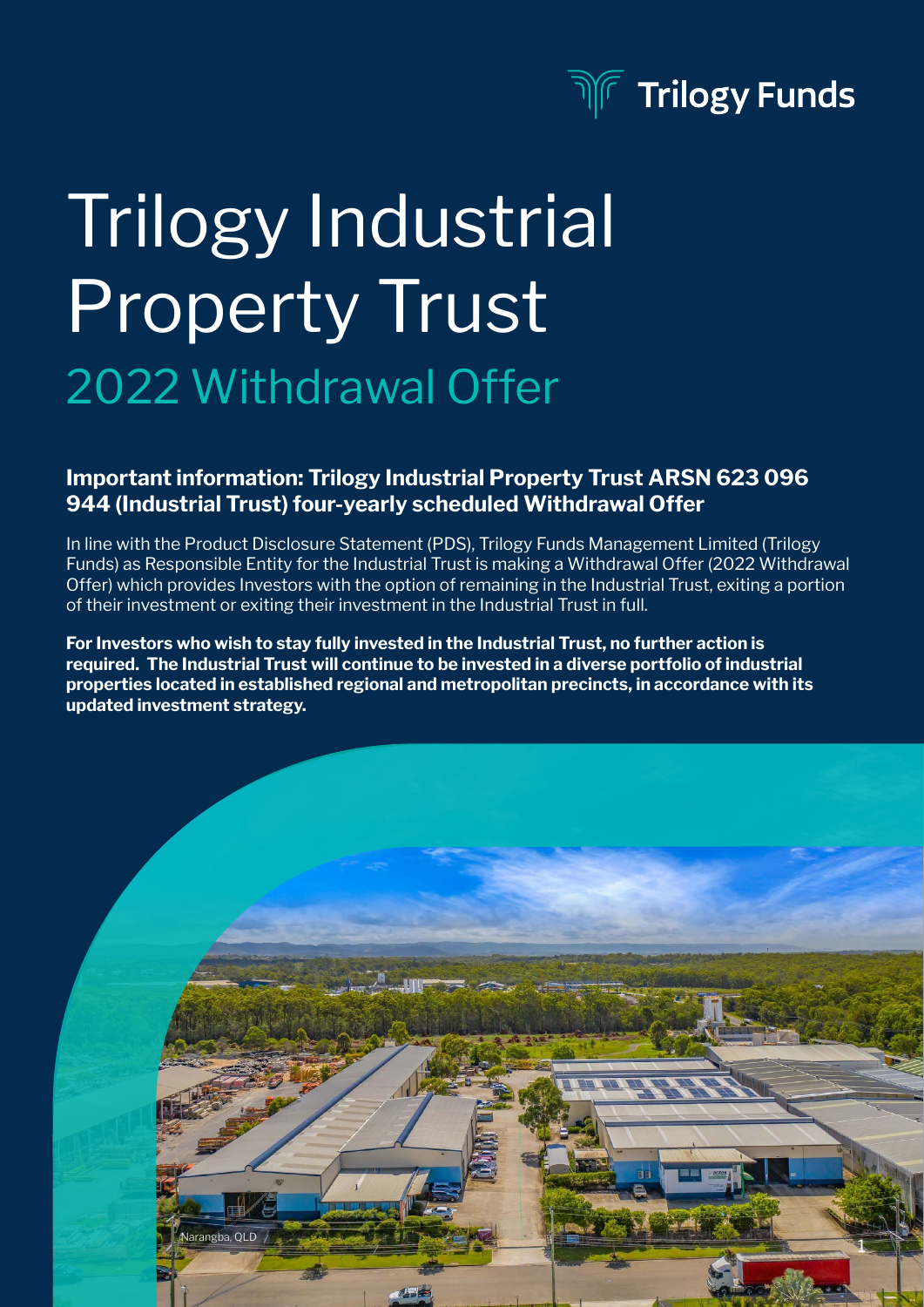

## What is the Withdrawal Offer?

The Industrial Trust intends to offer a Withdrawal Offer on rolling four-year investment terms. As outlined in the PDS, a Withdrawal Offer is held at the end of each investment term where, subject to its obligations at law, Trilogy Funds will endeavour to provide liquidity for all Investors wishing to exit all or some of their investment in the Industrial Trust. Trilogy Funds has decided to bring forward the Withdrawal Offer to February 2022 instead of being from or around 12 April 2022 which is the four-year anniversary of the Industrial Trust. All Investors are eligible to participate in this 2022 Withdrawal Offer.

The Responsible Entity intends to make a maximum of \$15,000,000 available from the Industrial Trust to be redeemed by Investors within the Industrial Trust. Units realised through the Withdrawal Offer will be based on the Unit Price as at 1 March 2022 less a 2.5% sell spread. Full details of these calculations can be found in the Unit Price and Exit Price section below.

The Industrial Trust currently holds cash and other investments which it is expected will be used to satisfy the withdrawal requests received including other options outlined further within this document. If the total withdrawal requests received exceeds the withdrawal amount, withdrawal requests will be met pro-rata using the funds available from the Industrial Trust. Withdrawal requests will be paid proportionately as follows in accordance with the provisions of the Corporations Act 2001:

*Withdrawal Payment* = Amount of money available for withdrawal  $\chi$  **Findem member requests to withdraw** *Total of all member requests to withdraw Amount members requested to withdraw*

The Responsible Entity will not charge any redeeming investors a withdrawal fee or switching fee. Payment of the withdrawal requests will occur within 21 days after this 2022 Withdrawal Offer close date.

The Responsible Entity reserves the right to cancel this Withdrawal Offer at any point in time before it closes if it deems it is not in the best interest of Investors to proceed with this withdrawal. The cancellation of the 2022 Withdrawal Offer will be done in accordance with the provisions of the Corporations Act 2001.

We recommend you read this offer in full and review its contents with your licensed financial adviser, together with the 2022 Withdrawal Offer Form. You should also read the important notice dated 2 February 2022 which describes the proposed broadened investment strategy of the Industrial Trust.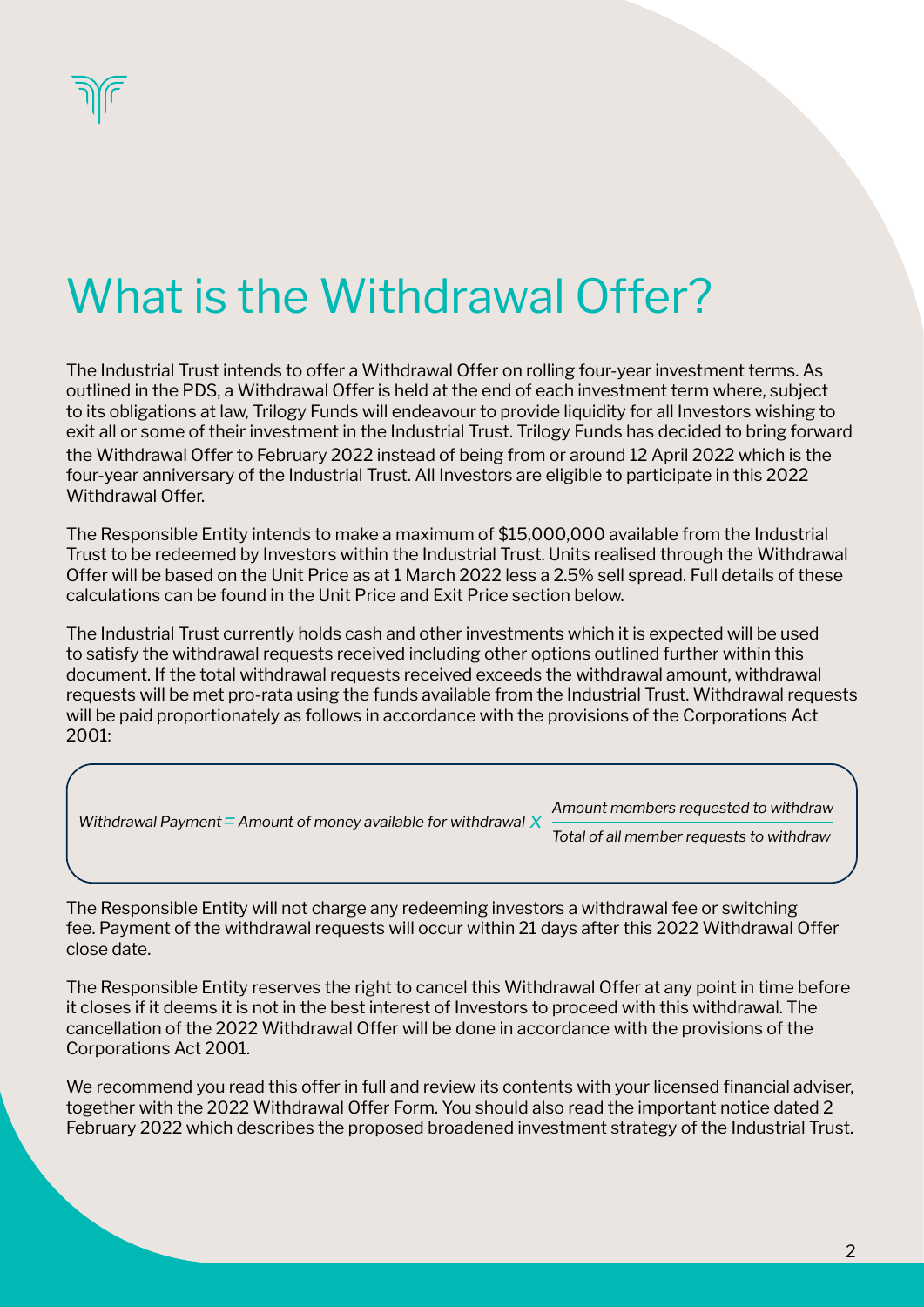There are then a number of options available to you, including whether you wish to remain fully invested in the Industrial Trust or wish to request to redeem part of all of your current investment.

### If you would like to stay wholly invested in the Industrial Trust

No action is required. Please do not complete the 2022 Withdrawal Offer Form.

### If you would like to redeem some or all of your units from the Industrial Trust

You should carefully read and complete the Withdrawal Offer Form and refer to the Important Information section in this document for further details.

### If you would like to redeem some or all of your units in the Industrial Trust and invest some or all of the proceeds into an alternate Trilogy Funds product

You should complete the 2022 Withdrawal Offer Form and Payment Direction Notice and refer to the Important Information section in this document for further details.

### If you are unsure if you would like to participate in the 2022 Withdrawal Offer

If you are unsure or are in doubt about how to deal with the 2022 Withdrawal Offer Form, please consult your financial adviser.

Trilogy Funds is unable to provide Investors with personal financial or taxation advice.

### Important dates

| 2022 Withdrawal Offer opening date | Wednesday 2 February 2022                                                                                            |
|------------------------------------|----------------------------------------------------------------------------------------------------------------------|
| 2022 Withdrawal Offer closing date | Tuesday 1 March 2022 (5.00 pm AEST)                                                                                  |
| Confirmation letter sent           | In March 2022 we will communicate formally with Investors<br>who elected to participate in the 2022 Withdrawal Offer |
|                                    | 2022 Withdrawal Offer payment date Payment will occur on or before 21 March 2022                                     |
| Transaction statement sent         | Approximately 15 days after the Withdrawal Offer<br>payment date.                                                    |



[Find Withdrawal](https://trilogyfunds.com.au/wp-content/uploads/2022/02/TIPT-Withdrawal-Form-2022.pdf)  [Offer form here](https://trilogyfunds.com.au/wp-content/uploads/2022/02/TIPT-Withdrawal-Form-2022.pdf)



[Find Payment](https://trilogyfunds.com.au/wp-content/uploads/2022/02/TIPT-Payment-Direction-Notice.pdf)  [Direction](https://trilogyfunds.com.au/wp-content/uploads/2022/02/TIPT-Payment-Direction-Notice.pdf)  [Notice here](https://trilogyfunds.com.au/wp-content/uploads/2022/02/TIPT-Payment-Direction-Notice.pdf)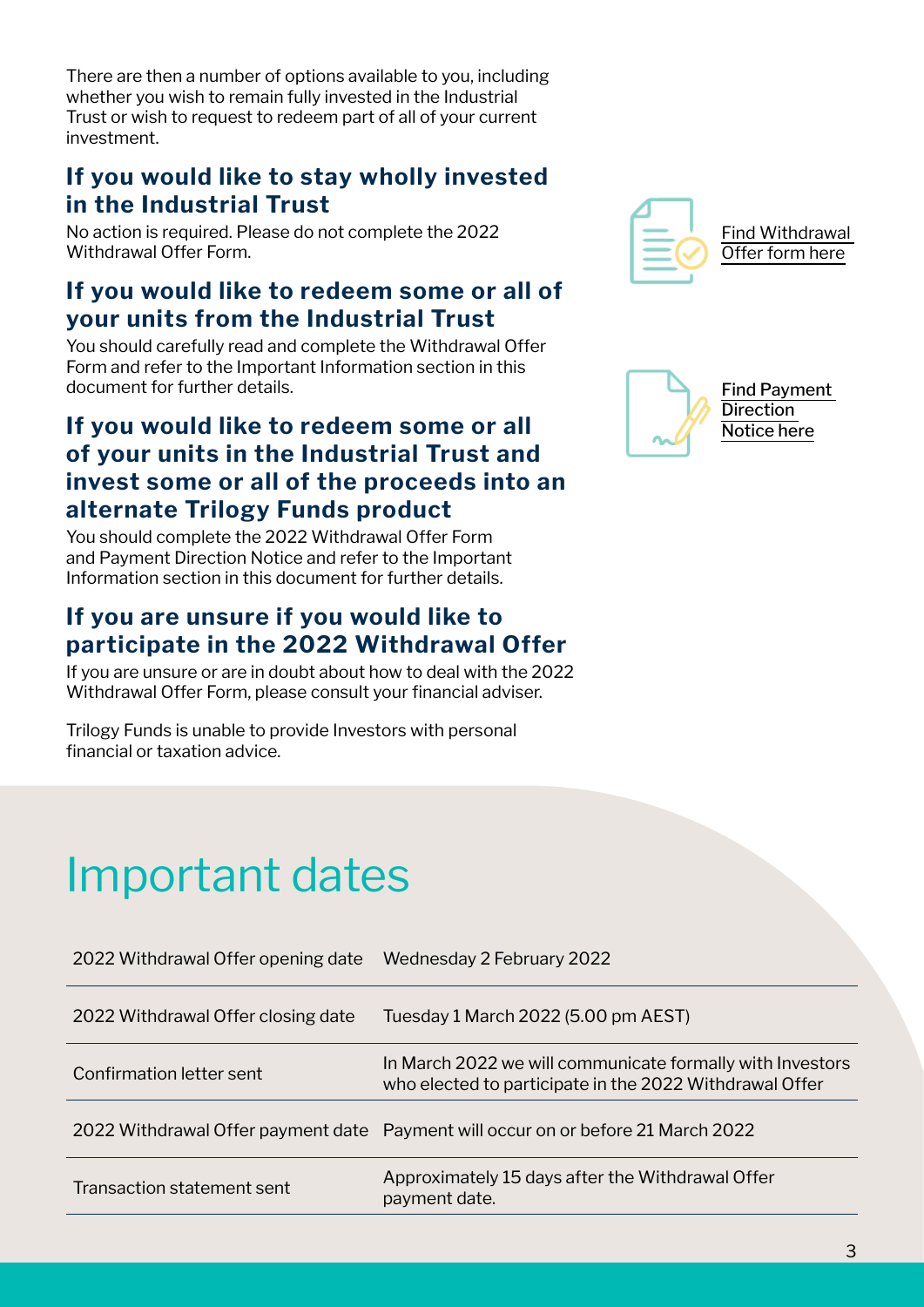## Important information

### Further Industrial Trust information

Investors are encouraged to visit the website for additional information including:

- [Industrial Trust documents \(PDS, financial and quarterly reports\)](https://trilogyfunds.com.au/wp-content/uploads/TIPT-PDS.pdf)
- [Investor FAQ](https://trilogyfunds.com.au/investing/trilogy-industrial-property-trust/#faqs-tipt)
- [Target Market Determination \(TMD\)](https://trilogyfunds.com.au/wp-content/uploads/2021/09/TIPT-TMD.pdf)

To access this information, please visit [www.trilogyfunds.com.au.](http://www.trilogyfunds.com.au.)

### Unit Price and Exit Price

Following the receipt of recent valuations on several of the existing property assets, the Unit Price as at 1 January 2022 was \$1.0860<sup>1</sup> .

The final Unit Price for units will be determined at the time that the 2022 Withdrawal Offer closes on 1 March 2022. Trilogy Funds may obtain further independent valuations of one or more properties within the portfolio or the entire portfolio where it believes that valuations have moved materially while the 2022 Withdrawal Offer is open. Movements in the valuation of the Industrial Trust's property portfolio along with movements in other assets and liabilities of the Industrial Trust such as interest rate hedging contracts, performance fees, the amortisation of certain Industrial Trust costs as well as ongoing rental income received will impact the Unit Price and the final exit price.

Units realised through the 2022 Withdrawal Offer will be redeemed at the Exit Price, which is calculated as the Unit Price less the Sell Spread. The Sell Spread for the 2022 Withdrawal Offer is 2.5%, and this cost accrues to the Industrial Trust to ensure all exiting Investors share in the sale costs and/or future sale costs of the property portfolio. The Sell Spread is not paid to the Responsible Entity but will form part of the assets of the Industrial Trust.

To assist Investors in their decision on whether to exit some or all of their investment or remain invested in the Industrial Trust, the estimated Unit Price and indicative Exit Price are listed below as at 1 January 2022. An example is also provided.

| Industrial Trust Unit Price as at 1 January 2022                                                                                       | \$1.0860 |
|----------------------------------------------------------------------------------------------------------------------------------------|----------|
| Estimated Industrial Trust Unit Price as at close of 2022 Withdrawal Offer <sup>1</sup>                                                | \$1.0815 |
| Industrial Trust indicative Exit Price (Unit Price as at close of 2022 Withdrawal<br>Offer less 2.5% Sell Spread)                      | \$1.0545 |
| 2.5% Sell Spread                                                                                                                       | \$0.0270 |
| <sup>1</sup> The Unit Price is estimated and subject to finalisation of month end management accounts. Rounded to four decimal places. |          |
|                                                                                                                                        |          |
|                                                                                                                                        |          |
| Initial investment of \$10,000 assuming \$1.00 Unit Price, valued as at<br>1 January 2022                                              | \$10,860 |
| Estimated investment value as at close of 2022 Withdrawal Offer                                                                        | \$10,815 |
| Less sell spread @ 2.5%                                                                                                                | (\$270)  |
| Indicative investment value at Exit Price                                                                                              | \$10,545 |